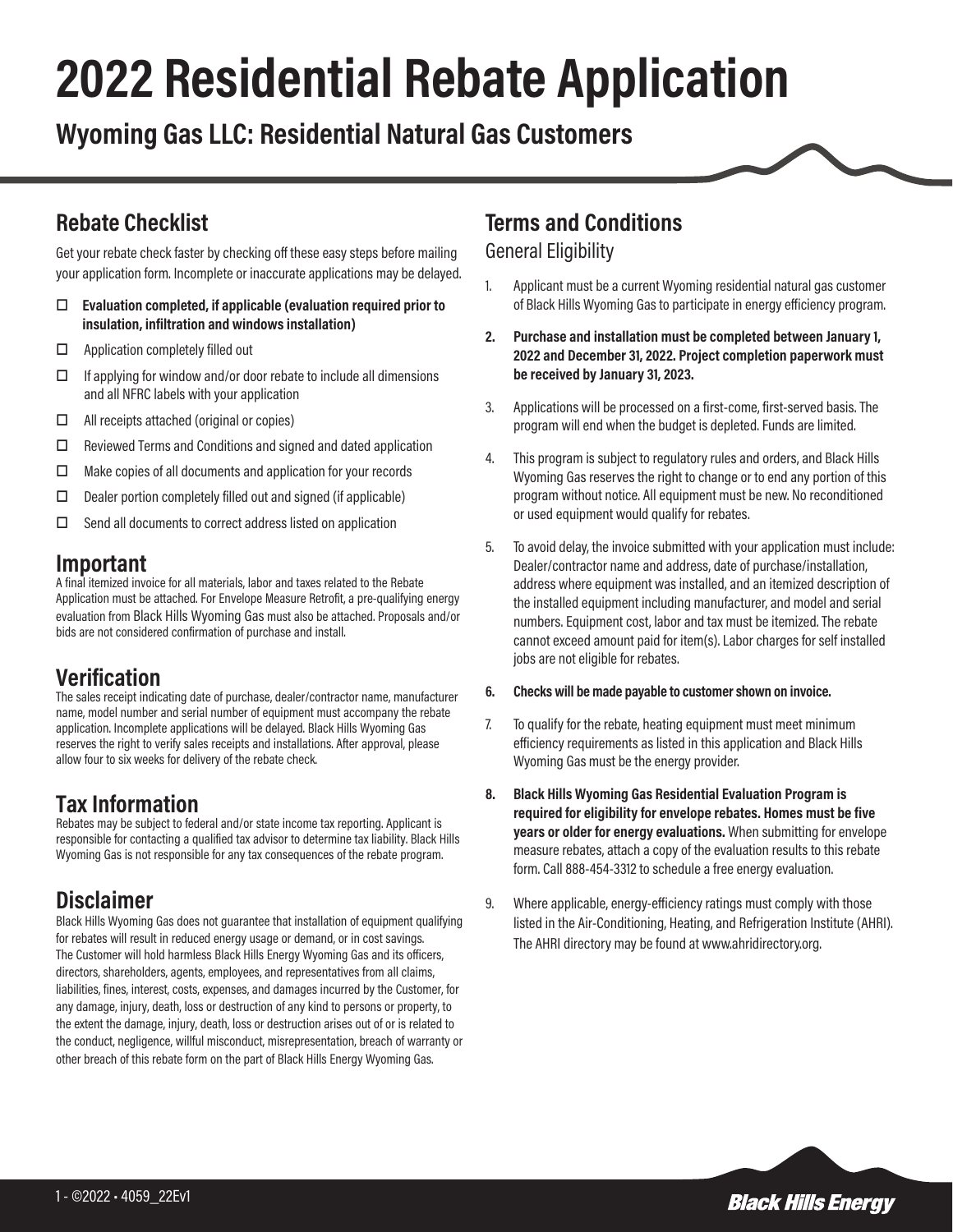# **Qualifying Equipment for Rebates**

| HEATING (Must have active Black Hills Wyoming Gas natural gas account to be eligible) |                                          |                      |  |  |
|---------------------------------------------------------------------------------------|------------------------------------------|----------------------|--|--|
| <b>EQUIPMENT TYPE</b>                                                                 | EFFICIENCY REQUIREMENTS                  | <b>REBATE AMOUNT</b> |  |  |
| <b>Furnaces</b>                                                                       | $\blacksquare$ > 94% AFUE                | \$325                |  |  |
| <b>Furnaces</b>                                                                       | $\blacksquare$ > 96% AFUE                | \$400                |  |  |
| <b>Furnaces</b>                                                                       | $\blacksquare$ > 98% AFUE                | \$525                |  |  |
| <b>Boilers</b>                                                                        | $\blacksquare$ > 90% AFUE                | \$400                |  |  |
| Gas Storage Water Heaters                                                             | $\blacksquare$ > 0.80 UEF, $\leq$ 55 gal | \$300                |  |  |
| <b>Gas Tankless Water Heaters</b>                                                     | $\blacksquare$ > 0.87 UEF                | \$300                |  |  |
| Thermostat                                                                            | Programmable                             | \$15                 |  |  |
| Thermostat                                                                            | $W$ i-Fi                                 | \$50                 |  |  |
| Thermostat                                                                            | $\blacksquare$ Smart                     | \$100                |  |  |

| ENVELOPE MEASURE RETROFIT* (Must have active Black Hills Wyoming Gas natural gas account to be eligible) |                                         |                          |  |  |
|----------------------------------------------------------------------------------------------------------|-----------------------------------------|--------------------------|--|--|
| <b>EQUIPMENT TYPE</b>                                                                                    | EFFICIENCY REQUIREMENTS                 | <b>REBATE AMOUNT</b>     |  |  |
| Insulation (Ceiling)                                                                                     | $\blacksquare$ > R-49**+                | \$0.50/sq.ft up to \$750 |  |  |
| Insulation (Wall)                                                                                        | $\blacksquare$ $\geq$ R-13**            | \$0.50/sq.ft up to \$750 |  |  |
| Insulation (Floor)                                                                                       | $\blacksquare$ $\geq$ R-25**            | \$0.50/sq.ft up to \$750 |  |  |
| Insulation (Foundation)                                                                                  | $\blacksquare$ $\geq$ R-10**            | \$0.50/sq.ft up to \$750 |  |  |
| Insulation (Rim/Band Joist)                                                                              | $\blacksquare$ $\geq$ R-13**            | \$0.50/sq.ft up to \$750 |  |  |
| Insulation (Exterior Sheathing)                                                                          | $\blacksquare$ $\geq$ R-5 <sup>**</sup> | \$0.50/sq.ft up to \$750 |  |  |
| Air Sealing                                                                                              | N/A                                     | 70% of cost up to \$200  |  |  |
| Weatherstipping                                                                                          | N/A                                     | 70% of cost up to \$200  |  |  |
| Duct Sealing                                                                                             | N/A                                     | 70% of cost up to \$300  |  |  |
| Pipe Wrap Insulation                                                                                     | N/A                                     | 70% of cost up to \$200  |  |  |
| Windows                                                                                                  | <b>ENERGY STAR</b>                      | \$50 per window assembly |  |  |
| Patio Doors                                                                                              | <b>ENERGY STAR</b>                      | \$50 per assembly        |  |  |
| Low Flow Aerators                                                                                        | ■ 1.75 GPM                              | \$5 per unit             |  |  |
| Low Flow Showerheads                                                                                     | 2.0 GPM                                 | \$16 per unit            |  |  |

**\*Black Hills Wyoming Gas's Residential Evaluation Program is necessary for eligibility for insulation rebates. Contact Black Hills Wyoming Gas for details and attach a copy of the evaluation results to this rebate form. Call 888-454-3312 to schedule a free home energy evaluation. Envelope Measure Retrofit rebates are available for BHWG Gas Heat customers only.**

\*\*Rebate will be paid for listed efficiency only for the/this measure.

+ Must have less than R-40 at the time of insulation upgrade.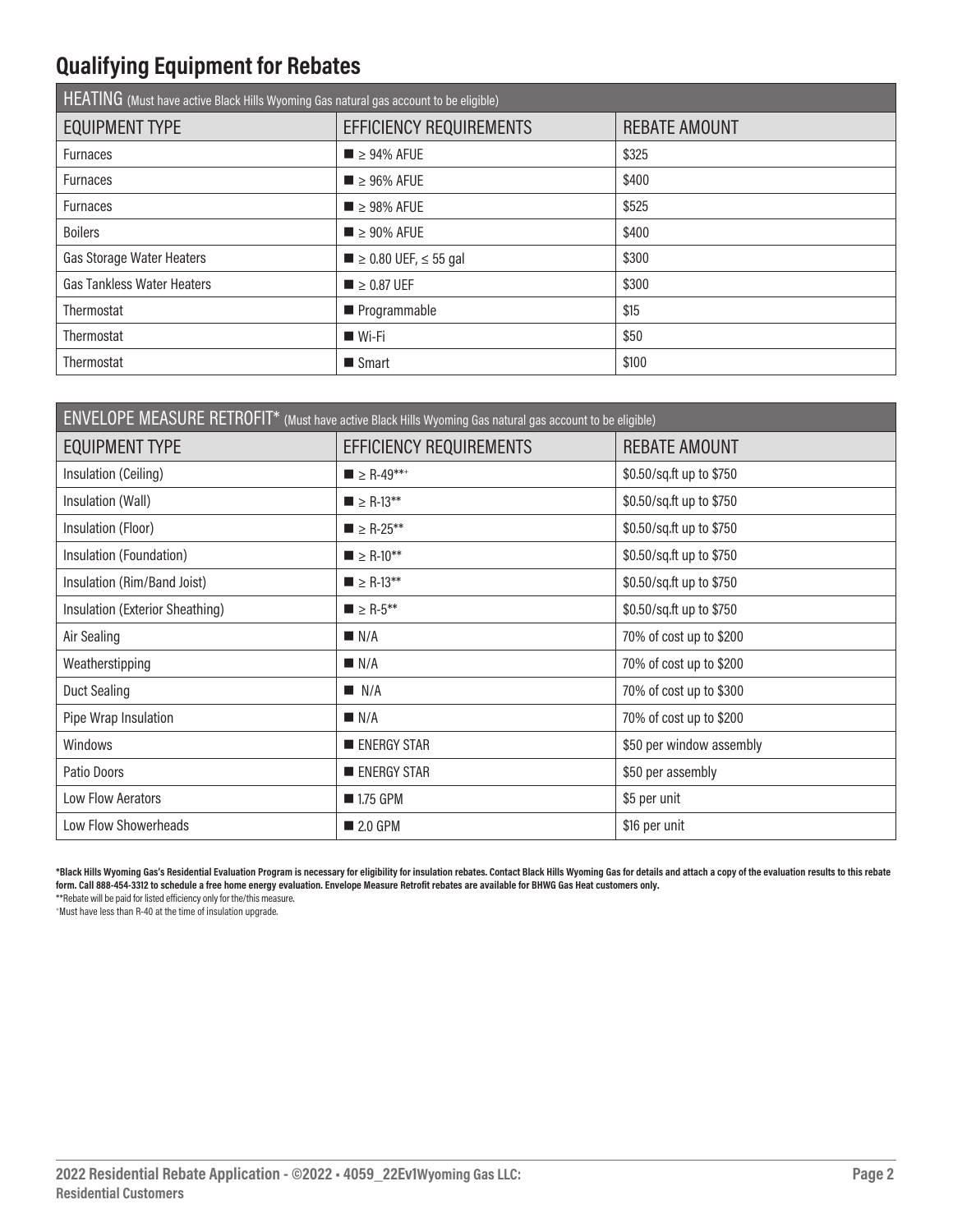## **Customer Information**

(To be completed by customer) Account Number (Located in upper right-hand corner of Black Hills Wyoming Gas bill)

#### **Homeowner**

|                                    | (Please print)       |
|------------------------------------|----------------------|
|                                    |                      |
|                                    |                      |
|                                    | State ZIP __________ |
| Telephone (Day) __________________ | (Evening)            |

#### **Name/Address where rebate check should be sent, if different:**

| Name    |       |     |
|---------|-------|-----|
| Address |       |     |
| City    | State | 7IP |
| Email   |       |     |

#### **Where did you learn about our rebates?**

 $\Box$  Radio  $\Box$  Print Ad  $\Box$  Newspaper Article  $\Box$  Door Hanger

 $\Box$  Bill insert  $\Box$  Email  $\Box$  Event  $\Box$  Billboard  $\Box$  Flyer  $\Box$  Website

 $\Box$  Other (please specify)

**Referral by:** □ Auditor □ Contractor/Dealer/Installer

 $\square$  Friend/Family  $\square$  Other (please specify)  $\square$ 

#### **Customer Agreement**

I certify that I have read and agree to the Terms and Conditions of the Energy Efficiency Program offered by Black Hills Wyoming Gas's Energy Efficient Program on the front. I understand that I must attach invoices and supporting documents (receipts) with rebate application. Black Hills Wyoming Gas reserves the right to inspect installations before and/or after paying rebates. Rebate cannot exceed amount paid for item(s).

Signature \_\_\_\_\_\_\_\_\_\_\_\_\_\_\_\_\_\_\_\_\_\_\_\_\_\_\_\_\_\_\_\_\_\_\_\_\_\_\_\_

Date

Mail completed application and itemized invoices to:

Black Hills Wyoming Gas P.O. Box 5167, Des Moines, IA 50305 Or fax 888-454-3631

#### **ADDITIONAL INFORMATION**

For more information or to download additional applications visit

#### **www.Energy-Ready.com**

or call our toll-free help line at **888-454-3312**.

| <b>Facility information (Mandatory)</b>                                    |                                                                              |  |  |
|----------------------------------------------------------------------------|------------------------------------------------------------------------------|--|--|
| <b>Type of Facility:</b> $\Box$ New $\Box$ Existing $\Box$ Addition        |                                                                              |  |  |
|                                                                            | Year Built_______________________Square Footage__________                    |  |  |
| $\Box$ Own $\Box$ Rent                                                     |                                                                              |  |  |
| <b>Equipment Type:</b> $\Box$ New $\Box$ Replacement                       |                                                                              |  |  |
| <b>Space Heating Type:</b>                                                 |                                                                              |  |  |
| $\Box$ Forced Air Furnace                                                  | Approximate age of old unit _______                                          |  |  |
| $\Box$ Boiler                                                              | Approximate age of old unit                                                  |  |  |
| $\Box$ Electric Heat /0ther                                                | Approximate age of old unit _______                                          |  |  |
|                                                                            | <b>Central Air:</b> $\Box$ Yes $\Box$ No Approximate age of old unit _______ |  |  |
| <b>Water Heating Fuel:</b> $\Box$ Natural Gas $\Box$ Electric $\Box$ Other |                                                                              |  |  |
|                                                                            | Approximate age of old unit ______                                           |  |  |

# **Certification**

(To be completed by dealer/contractor or installer)

We certify that the indicated equipment was installed per the Terms and Conditions of this program at the address shown. All Terms and Conditions of the program have been met. We certify that all equipment information provided in the application is correct. Black Hills Wyoming Gas reserves the right to inspect and verify any equipment before or after issuing rebates. Attach copy of all invoices and related materials to rebate form.

| $\Box$ Calf Installed (Hamannuman) |  |  |
|------------------------------------|--|--|

 $\Box$  Self-Installed (Homeowner)